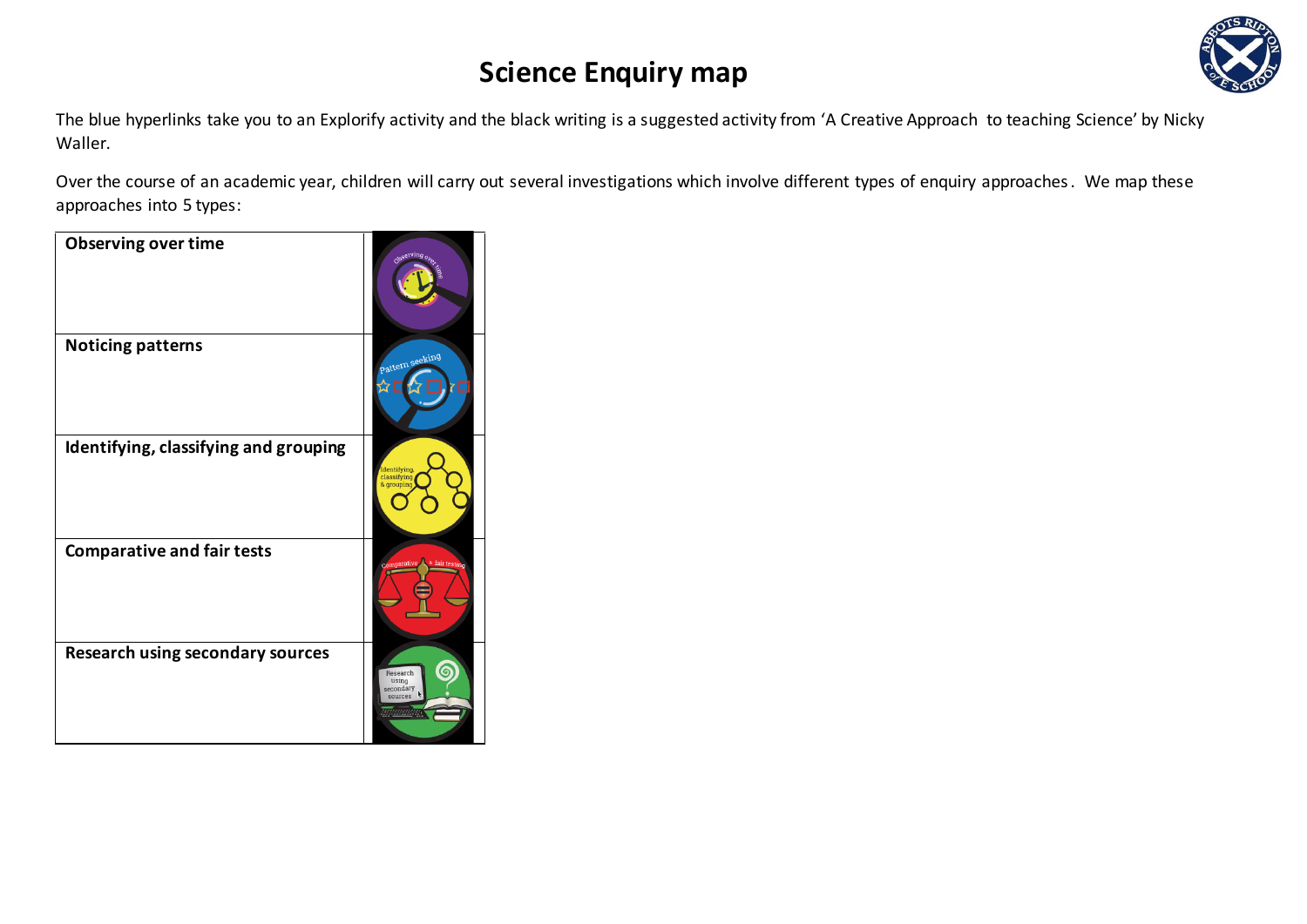

### **Monet (Year 1/2)**

|                                                                        | <b>Observing over time</b>                                                                                                     | <b>Noticing patterns</b>                                                     | Identifying, classifying                                                                                                                                                                      | <b>Comparative and fair</b>                                                              | Using secondary                                                                                                                              |
|------------------------------------------------------------------------|--------------------------------------------------------------------------------------------------------------------------------|------------------------------------------------------------------------------|-----------------------------------------------------------------------------------------------------------------------------------------------------------------------------------------------|------------------------------------------------------------------------------------------|----------------------------------------------------------------------------------------------------------------------------------------------|
|                                                                        |                                                                                                                                |                                                                              | and grouping                                                                                                                                                                                  | testing                                                                                  | sources                                                                                                                                      |
| Animals, including<br>humans                                           | <b>Unexpected eggs</b><br>Looking after baby<br>What's for dinner?<br>Open wide!<br>Who is coming to tea?<br>Body part collage | Special delivery<br>Prehistoric shapes<br>Body part collage<br>Animal x-rays | <b>Baby animals</b><br>Hot-steppers<br>Say cheese<br>Spooky animals<br>How big? How small?<br>What's for dinner?<br>Open wide!<br>Who is coming to tea?<br>Body part collage<br>Animal x-rays | <b>Bird feeders</b><br>How would you make a<br>shelter for a human?<br>Body part collage | What if humans hibernated?<br>What if my bones were<br>bendy?<br>What if we couldn't smell<br>things?<br>Body part collage Animal x-<br>rays |
| <b>Plants</b>                                                          | <b>Rich pickings</b><br><b>Spring flowers</b><br>Shooting sprouts                                                              | Types of apple<br><b>Winter scenes</b><br><b>Brown and sticky</b>            | Timewarp plants<br><b>Types of leaves</b><br><b>Brill gills</b><br><b>Curious crown</b>                                                                                                       | Do you need big seeds to<br>grow big plants?                                             | What if plants could move<br>from one place to another?                                                                                      |
| Living things and<br>habitats<br>(biodiversity and<br>interdependence) | Sandy adventurers                                                                                                              | <b>Busy bee</b>                                                              | Australian animals<br><b>Mystery markings</b><br>Savannah sidekicks                                                                                                                           |                                                                                          | How would you survive in a<br>rainforest?                                                                                                    |
| <b>Materials</b>                                                       | <b>Bonkers Bubbles</b><br>Liquid densities<br>Materials hunting<br>Feeling boards, walls,<br>books, handprints and<br>collages | <b>Burly bridges</b><br><b>Functional footwear</b><br>Protective measures    | <b>Unusual houses</b><br>Wonderful wheels<br>Maritime medley<br>Synthetic selection<br><b>Guessing games</b><br>Materials hunting<br>Feeling boards, walls, books,<br>handprints and collages | Which is the bendiest?<br>Unusual plant pots                                             | What if every material was<br>rigid, or stretchy, or<br>transparent?<br>What if your school banned<br>paper?                                 |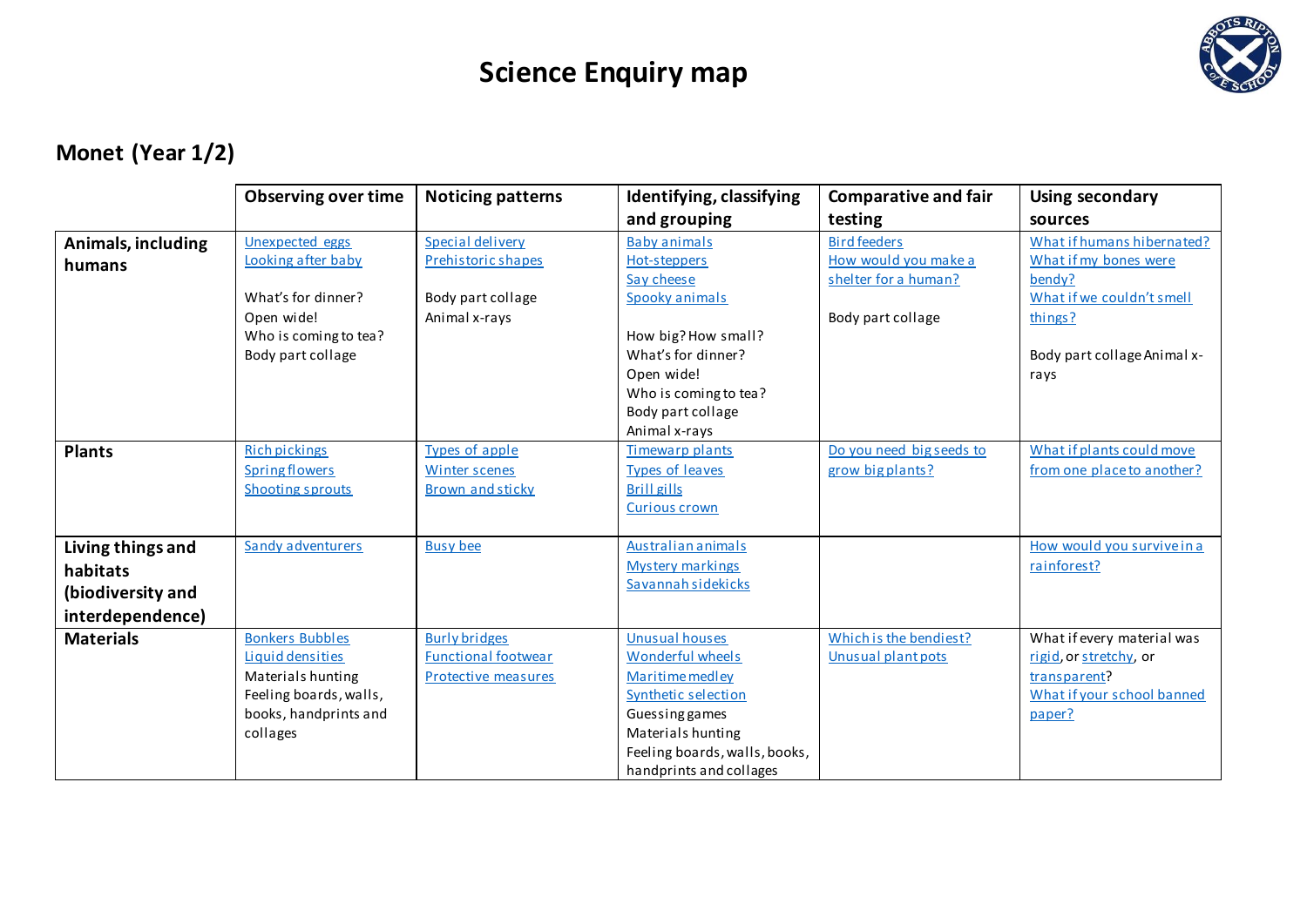

### **Kandinsky (Year 3/4)**

|                                                                              | <b>Observing over time</b>                                                                                                                                 | <b>Noticing patterns</b>                                                                                                  | Identifying, classifying                                                                                                                                                                             | <b>Comparative and fair</b>                                                                                                                                                | <b>Using secondary</b>                                                                                                                            |
|------------------------------------------------------------------------------|------------------------------------------------------------------------------------------------------------------------------------------------------------|---------------------------------------------------------------------------------------------------------------------------|------------------------------------------------------------------------------------------------------------------------------------------------------------------------------------------------------|----------------------------------------------------------------------------------------------------------------------------------------------------------------------------|---------------------------------------------------------------------------------------------------------------------------------------------------|
|                                                                              |                                                                                                                                                            |                                                                                                                           | and grouping                                                                                                                                                                                         | testing                                                                                                                                                                    | sources                                                                                                                                           |
| <b>Animals including</b><br>humans                                           | Thirsty work<br>The damselfly's day<br>How much fat?<br>Human digestive system<br>Digestive system<br>measuring                                            | Odd octopus<br>How much fat?<br>Bones for support<br>Muscles for movement<br>Digestive system<br>measuring<br>Open wide!  | <b>Topsy turvy</b><br><b>Weird walkers</b><br>Spot the difference<br>Reading and comparing<br>nutrition labels<br>Bones for support<br>Muscles for movement<br>Take a bite<br>Presenting food chains | Which breakfast is best?<br>How much fat?<br>Digestive system measuring<br>Exploring owl pellets                                                                           | What if we ate insects?<br>Reading and comparing<br>nutrition labels<br>Nutrition calculators<br>How much sugar?<br>Five a day<br>Creative x-rays |
| <b>Plants</b>                                                                | Venus flytrap<br>What a fun guy<br><b>Furry fruits</b><br>Grow a seed (P11 and 12)<br>How do plants get<br>water? $(1)$<br>How do plants get water?<br>(2) | <b>Making records</b><br><b>Sensitive plant</b><br>How do plants get<br>water? $(1)$<br>How do plants get<br>water? $(2)$ | Friends of flowers<br>Wet, and not so wet, leaves<br>Grow a seed (P11 and 12)<br>Ouch(1)                                                                                                             | How can you tell if something<br>is a plant?<br>Grow a seed (P11 and 12)<br>Ouch(2)                                                                                        | What if we did not plant<br>trees?<br>What if plants could talk?                                                                                  |
| Living things and<br>their habitats<br>(biodiversity and<br>interdependence) | <b>Barnacle dive</b><br>Family meal                                                                                                                        | <b>Friends of flowers</b>                                                                                                 | High rise inhabitants<br>Make a mark<br>Human classification<br>Animal classification<br>Whole class key<br>Out and about                                                                            | Make a challenge-proof<br>creature                                                                                                                                         | What if we did not plant<br>trees?<br>Animal classification<br>Research it                                                                        |
| <b>Rocks</b>                                                                 | Sandcastle<br>I spy rocks<br>Separating soil                                                                                                               | <b>Bubbly water</b><br>Separating soil                                                                                    | Mysterious material<br>Kaleidoscope of colour<br><b>Surprising surface</b><br>Comparing and grouping rocks<br>by appearance<br>Comparing and grouping rocks<br>by physical properties<br>I spy rocks | Which rock would be best for<br>a skate ramp?<br>Comparing and grouping<br>rocks by physical properties<br>Make a mould, cast or amber<br>fossil<br><b>Separating soil</b> | Do rocks stay the same for<br>ever?                                                                                                               |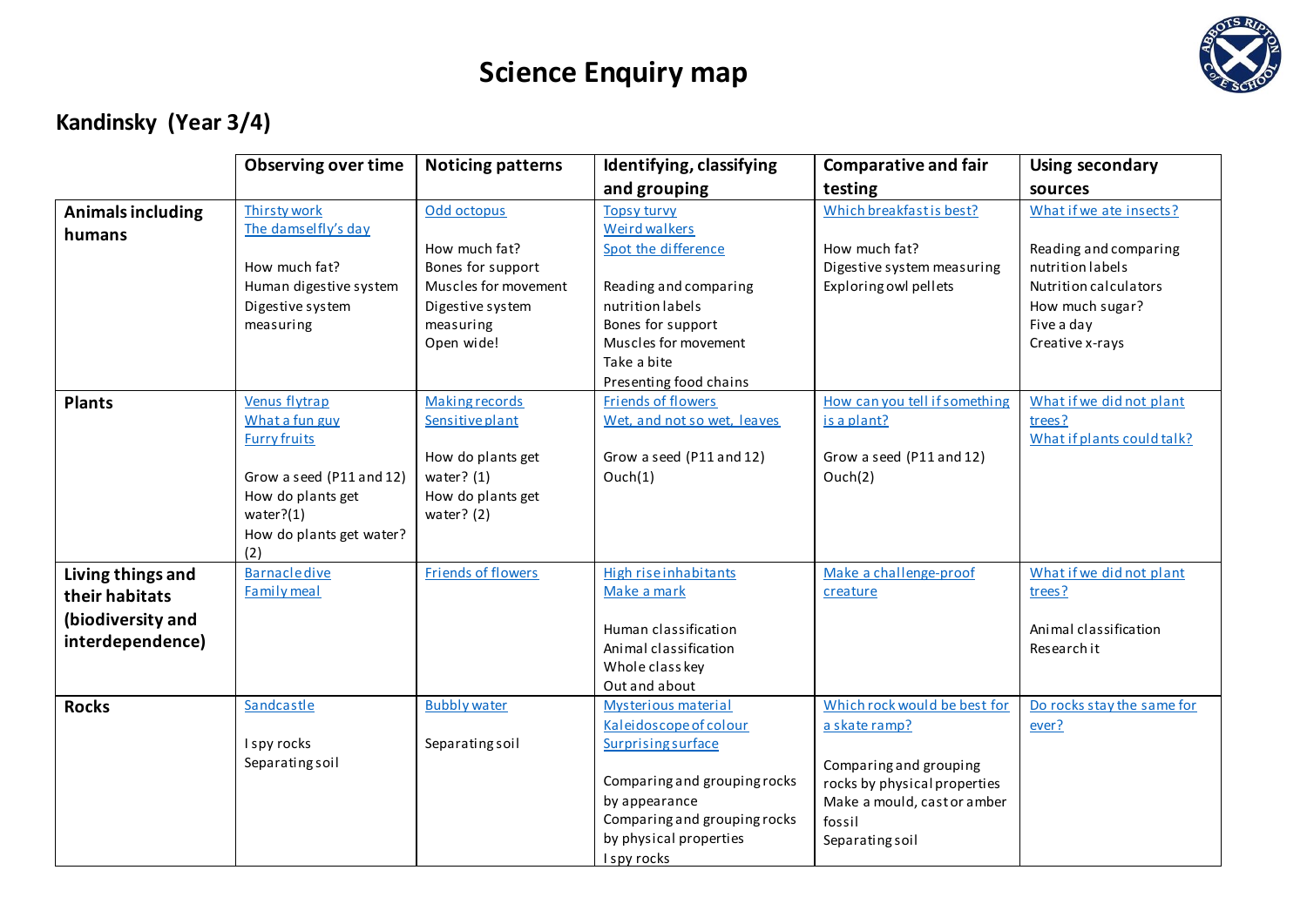

| Light                     | <b>Exploding lights</b>   | Shadow shapes             | Sources of light         | Lightproof your secret den     | What if we didn't have      |
|---------------------------|---------------------------|---------------------------|--------------------------|--------------------------------|-----------------------------|
|                           |                           |                           |                          |                                | mirrors?                    |
|                           | More data logging         | Sorting light sources     | Sorting light sources    | Sorting light sources          |                             |
|                           | The great shadow size     | Shadow sculpture          |                          | More data logging              |                             |
|                           | investigation             | The great shadow size     |                          | The great shadow size          |                             |
|                           |                           | investigation             |                          | investigation                  |                             |
| <b>Forces and magnets</b> | <b>Dancing raisins</b>    | <b>Magnets</b>            | <b>River crossing</b>    | Rocket launchers.              | What if all transport was   |
|                           | Egg in bottle             | There's a hole in my      | <b>Moving propellers</b> | <b>Marbles</b>                 | electric?                   |
|                           |                           | bottle                    |                          | Newspaper towers               |                             |
|                           | Toyologist challenge (1,  |                           |                          |                                |                             |
|                           | $2, 3, 4$ and $5)$        | Toyologist challenge (1,  |                          | Toyologist challenge (1, 2, 3, |                             |
|                           |                           | $2, 3, 4$ and $5)$        |                          | $4$ and $5)$                   |                             |
|                           |                           |                           |                          | The floating paperclip         |                             |
| <b>Electricity</b>        | Challenge (1-5)           | Sweet circuits            | Mime it                  | Challenge (1-5)                |                             |
|                           |                           | Challenge (1-5)           | Cut it out!              |                                |                             |
| <b>States of</b>          | Top of the pops           | Multipleliquid densities  | Nifty naturals           | <b>Water carriers</b>          | What if water couldn't      |
|                           |                           |                           | <b>Totally organic</b>   | <b>Ice Iollies</b>             | freeze? What if the sea was |
| matter/materials          | Ballooning around         | Investigate it            | <b>Branching out</b>     | How do smells travel?          | gloopy (like ketchup)?      |
|                           | Investigate melting and   | Investigate melting and   |                          |                                |                             |
|                           | freezing points           | freezing points           | Shopping bag sorting     | Investigate it                 | Research it                 |
|                           | What melts in the sun?    | What melts in the sun?    |                          | Investigate melting and        |                             |
|                           | Modelling the water cycle | Modelling the water       |                          | freezing points                |                             |
|                           | (1 and 2)                 | cycle(1 and 2)            |                          | What melts in the sun?         |                             |
|                           |                           |                           |                          |                                |                             |
| Sound                     | Sound of silence          | Rice and rhythm           | What's that sound?       | Protect your ears              | Lyre liar                   |
|                           |                           |                           |                          |                                |                             |
|                           | Storm in a circle         | Vibration stations (1 and |                          | Vibration stations (1 and 2)   |                             |
|                           |                           | 2)                        |                          | Make a clap-o-meter            |                             |
|                           |                           | Storm in a circle         |                          |                                |                             |
|                           |                           | Make a clap-o-meter       |                          |                                |                             |